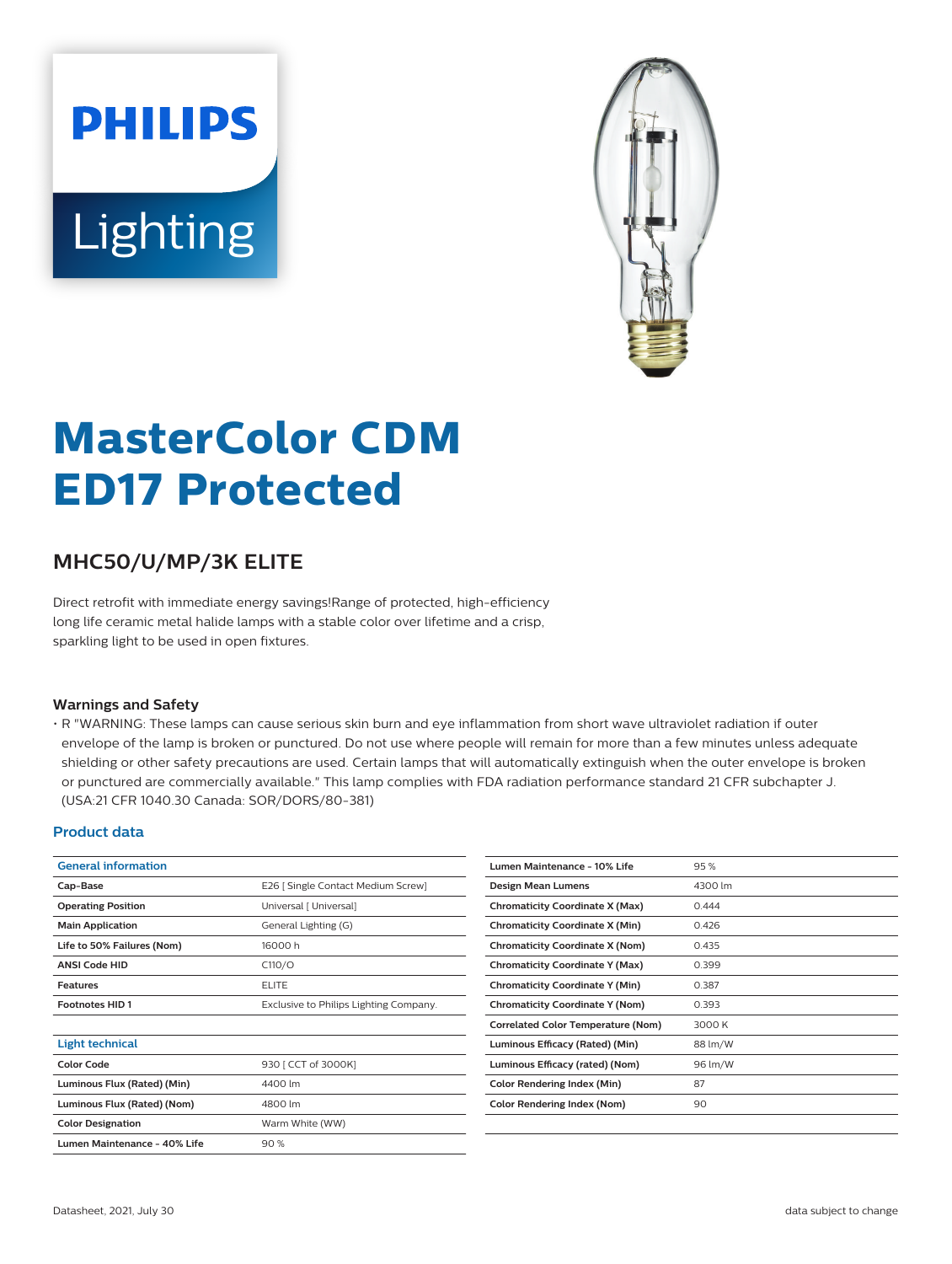# **MasterColor CDM ED17 Protected**

| <b>Operating and electrical</b> |                 |
|---------------------------------|-----------------|
| Power (Rated) (Nom)             | 50.2 W          |
| Lamp Current (Nom)              | 0.59A           |
| Ignition Supply Voltage (Min)   | 235 V           |
| Re-Ignition Time (Min) (Max)    | 8 min           |
| Ignition Time (Max)             | 10 <sub>s</sub> |
| Voltage (Max)                   | 110 V           |
| Voltage (Min)                   | 87 V            |
| Voltage (Nom)                   | 95 V            |
|                                 |                 |

| UV                                   |                     |  |  |  |
|--------------------------------------|---------------------|--|--|--|
| Pet (Niosh) (Nom)                    | 982 h/500lx         |  |  |  |
| Damage Factor D/fc (Nom)             | 0.13                |  |  |  |
|                                      |                     |  |  |  |
| Luminaire design requirements        |                     |  |  |  |
| <b>Bulb Temperature (Max)</b>        | 400 °C              |  |  |  |
| Cap-Base Temperature (Max)           | 190 °C              |  |  |  |
|                                      |                     |  |  |  |
| <b>Product data</b>                  |                     |  |  |  |
| Order product name                   | MHC50/U/MP/3K ELITE |  |  |  |
| <b>EAN/UPC - Product</b>             | 046677423681        |  |  |  |
| Order code                           | 423681              |  |  |  |
| <b>Numerator - Quantity Per Pack</b> | 1                   |  |  |  |
| Numerator - Packs per outer box      | 12                  |  |  |  |
| Material Nr. (12NC)                  | 928601173701        |  |  |  |
| Net Weight (Piece)                   | 0.001 kg            |  |  |  |

# **Dimensional drawing**

**Approval and application**

**Mechanical and housing**

**Bulb Finish** Clear

Cap-Base Information **Brass** [ Brass Base] **Bulb Material Hard Glass Bulb Shape** ED17P [ ED17P]

Picogram Per Lumen Hour 103.9 pg/lm.h **Mercury (Hg) Content (Max)** 6.6 mg



| Product             | D        | $C$ (max) |
|---------------------|----------|-----------|
| MHC50/U/MP/3K ELITE | 2.125 in | 5.438 in  |
|                     |          |           |

#### **MHC50/U/MP/3K ELITE**

#### **Lifetime**



**MHC P 50W /930 ED17P**